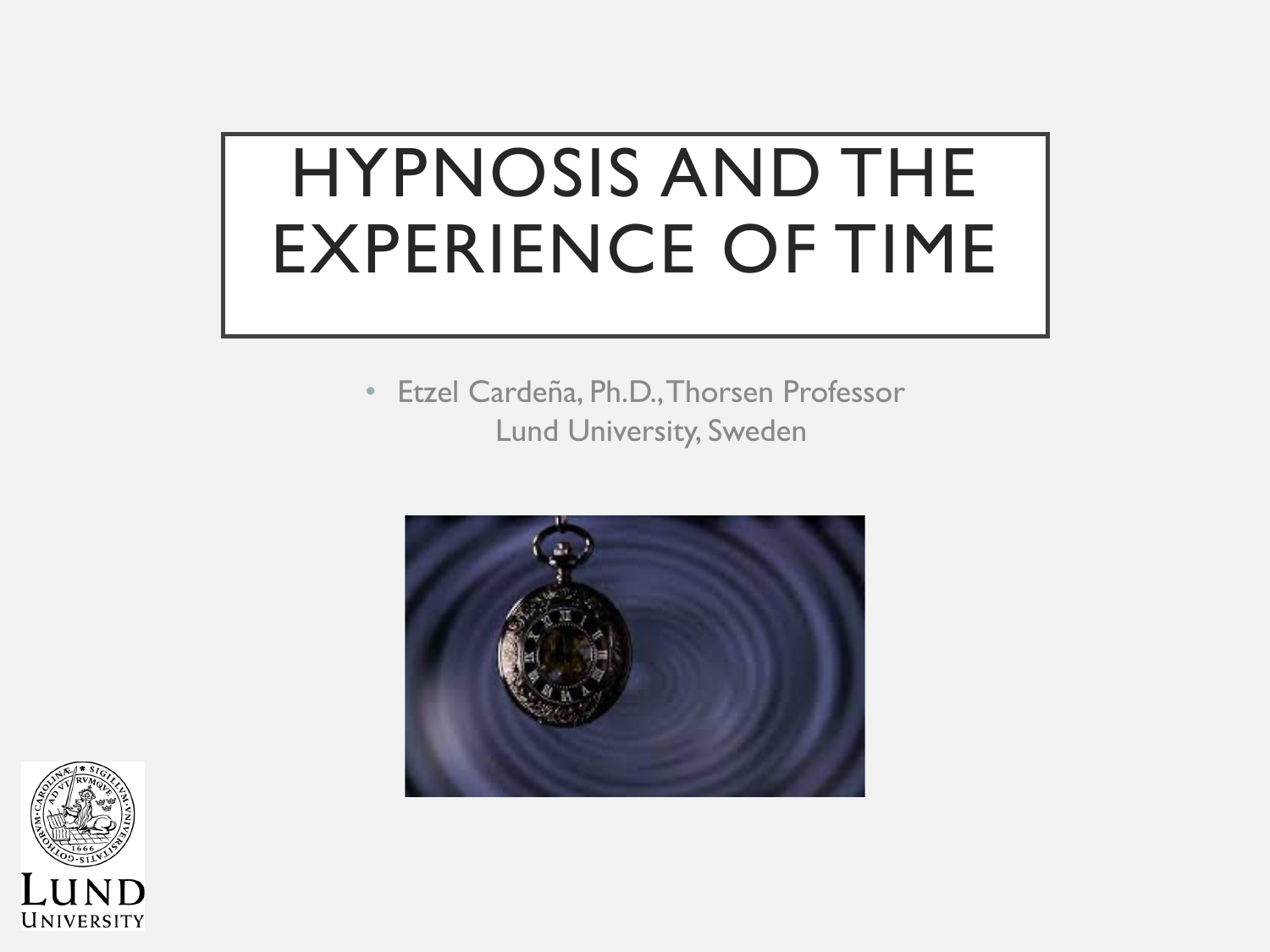### HYPNOTIC PHENOMENA

- Hypnotic phenomena include behavioral, cognitive, and experiential alterations that may emerge in different situations (e.g., after trauma, watching an appealing movie) including during hypnosis:
	- Sense of compulsion/enhanced suggestibility
	- Decreased reflective awareness/absorption
	- Unusual experiences (alterations in body image, sense of time, dissociative experiences
- Hypnotizability/hypnotic susceptibility refers to valid and reliable individual differences in hypnotic suggestion responses

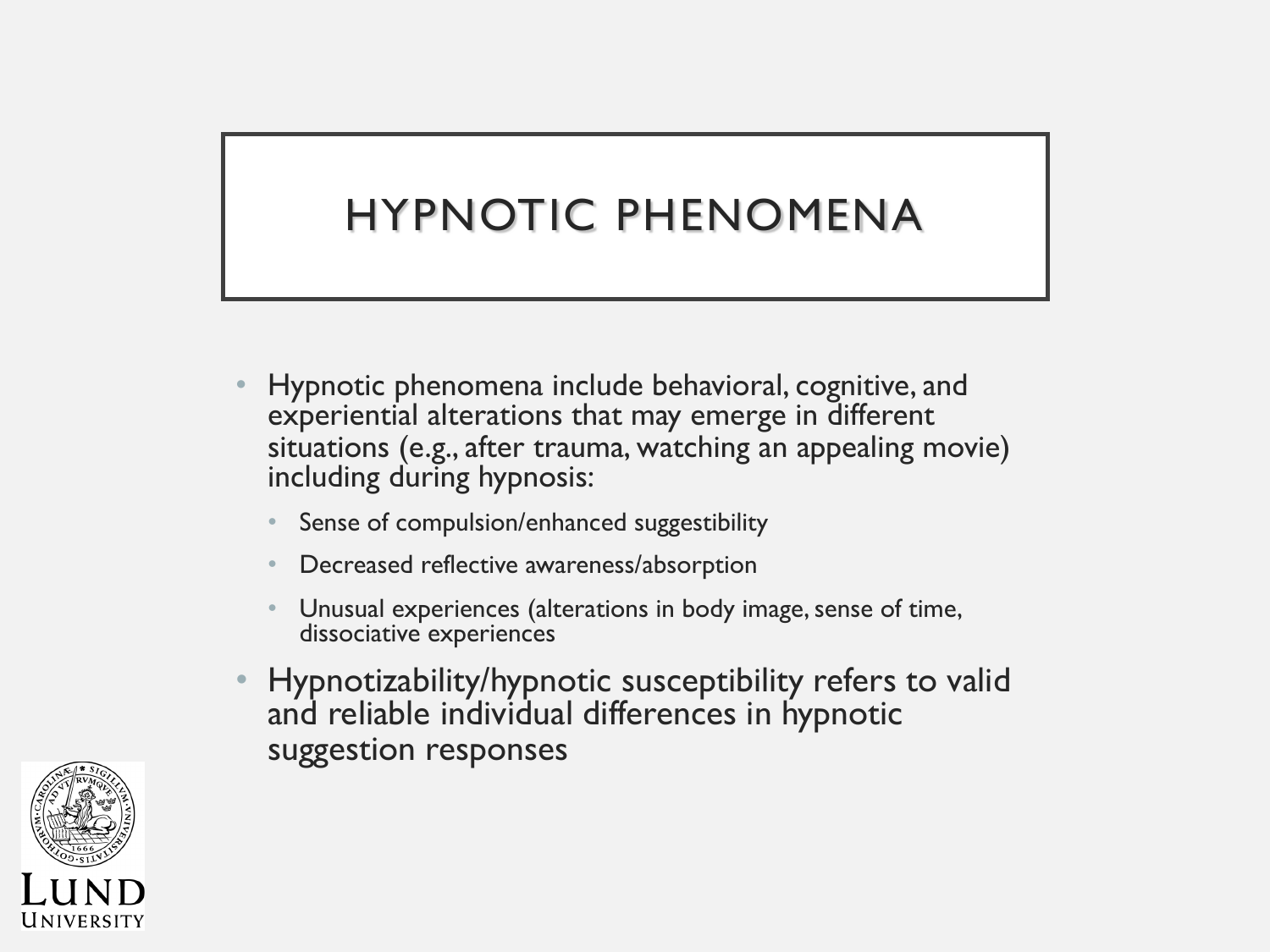#### MANY FACTORS DETERMINE THE EFFECT OF AN INDUCTION (TART, 1975)



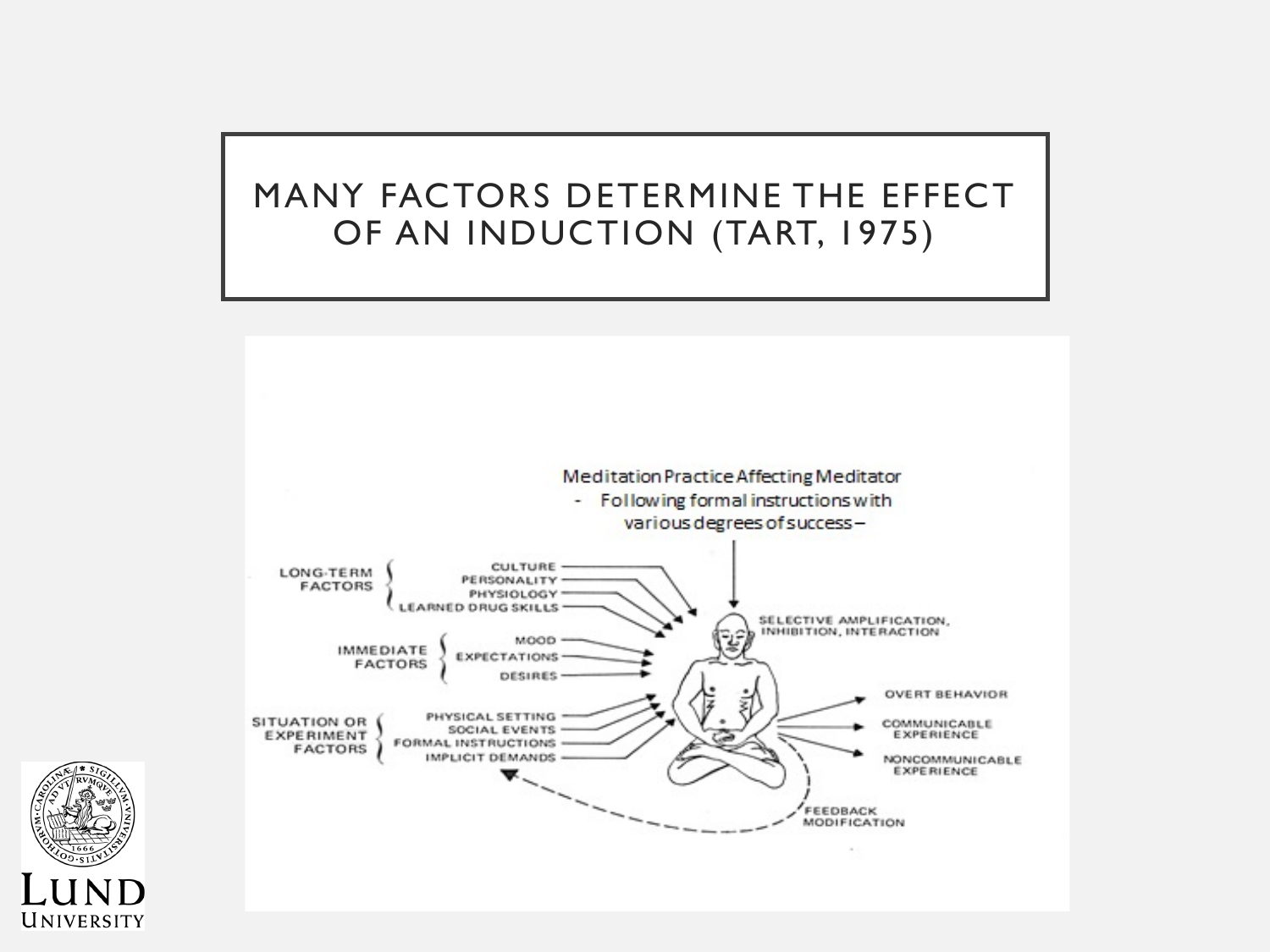# HYPNOTIZABILITY IS A VALID, RELIABLE, STABLE TRAIT







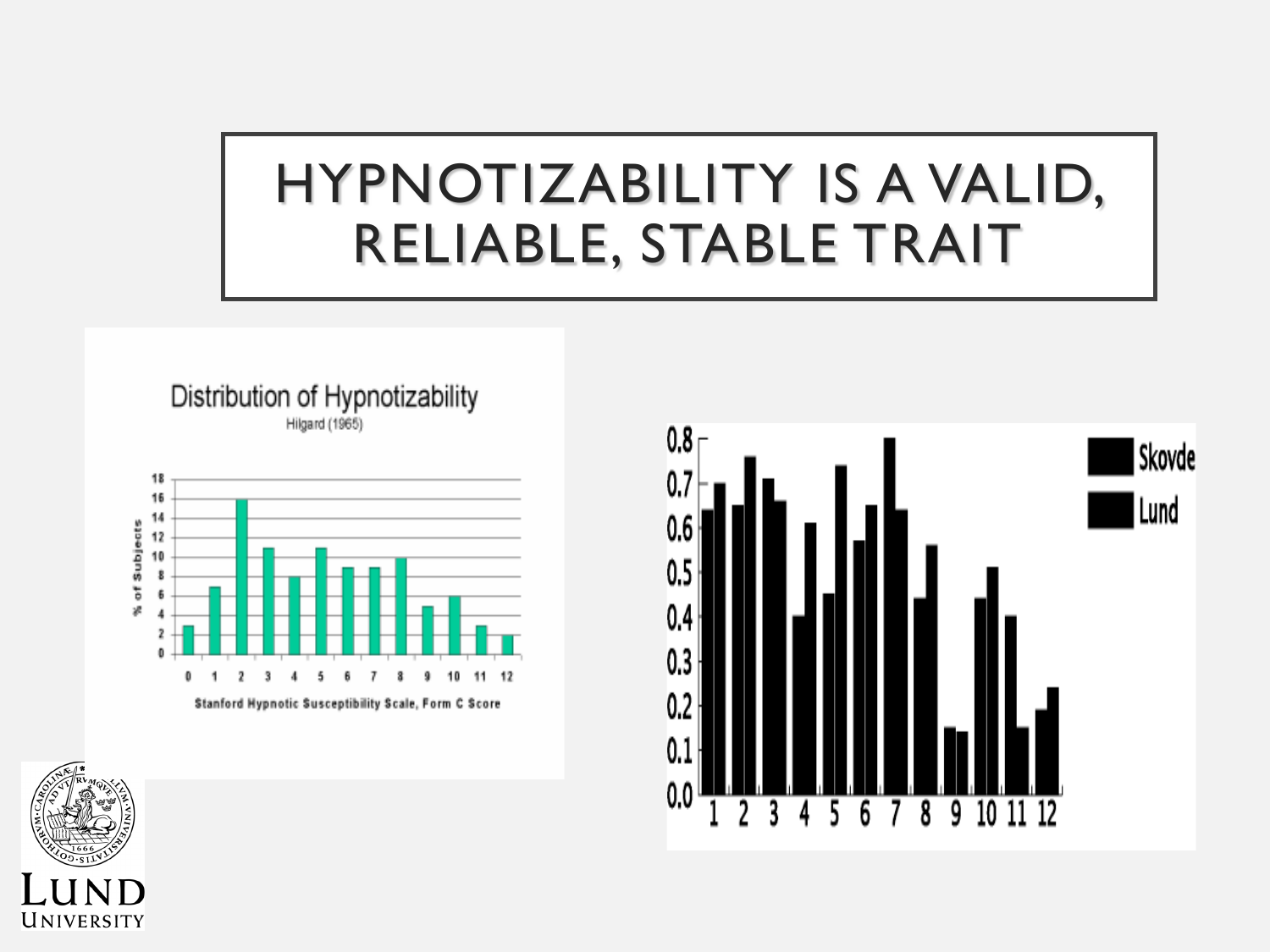# PHENOMENOLOGY ACROSS HYPNOTIZABILITY

- Lows' reports characterized by normal cognition
- Mediums by somatosensory experiences
- Highs by imagery and exceptional (transcendent, positive emotions) experiences
- Mediums and Highs report more alterations of time than Lows in response to hypnosis (Cardeña et al., 2013)

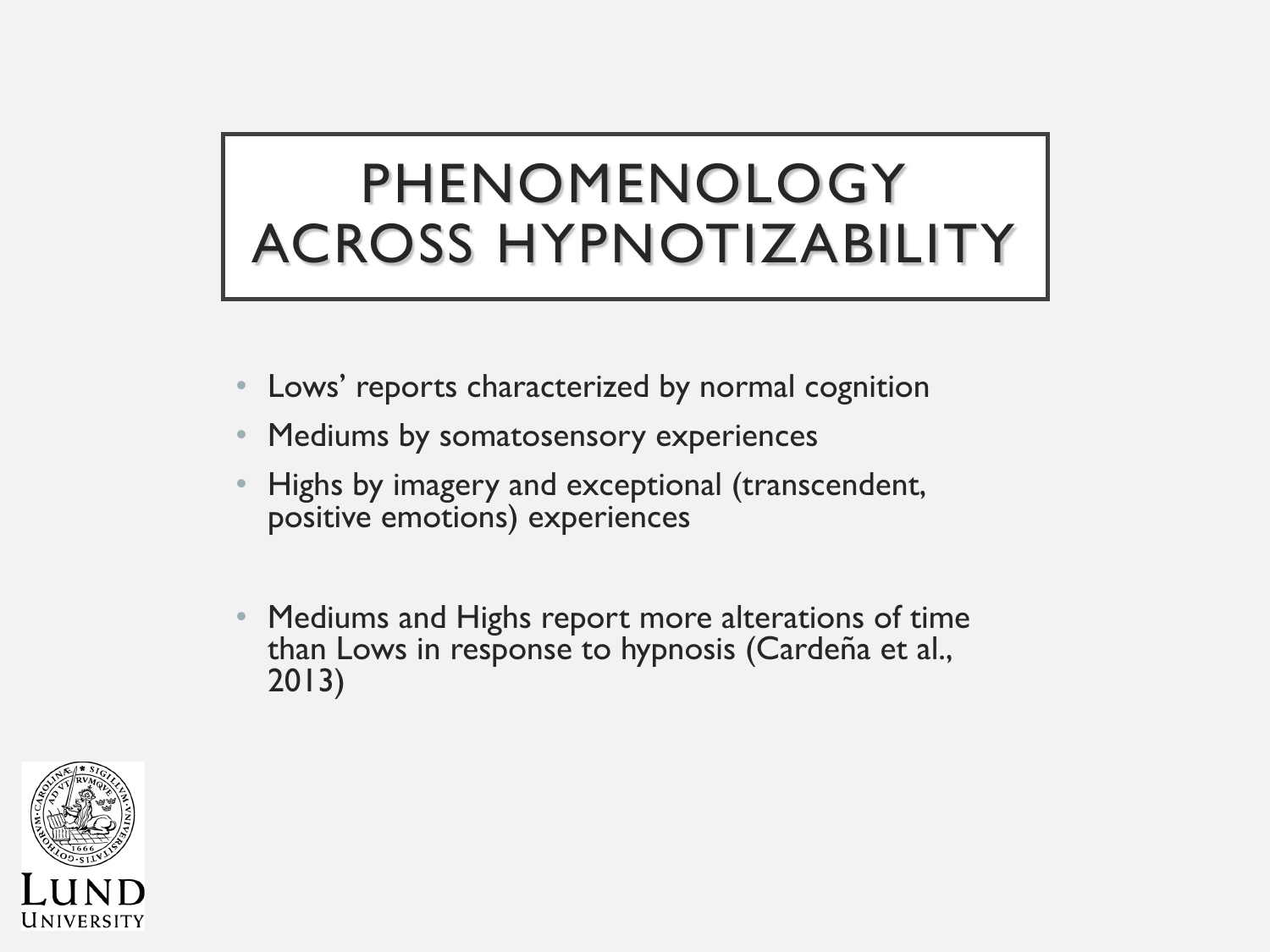

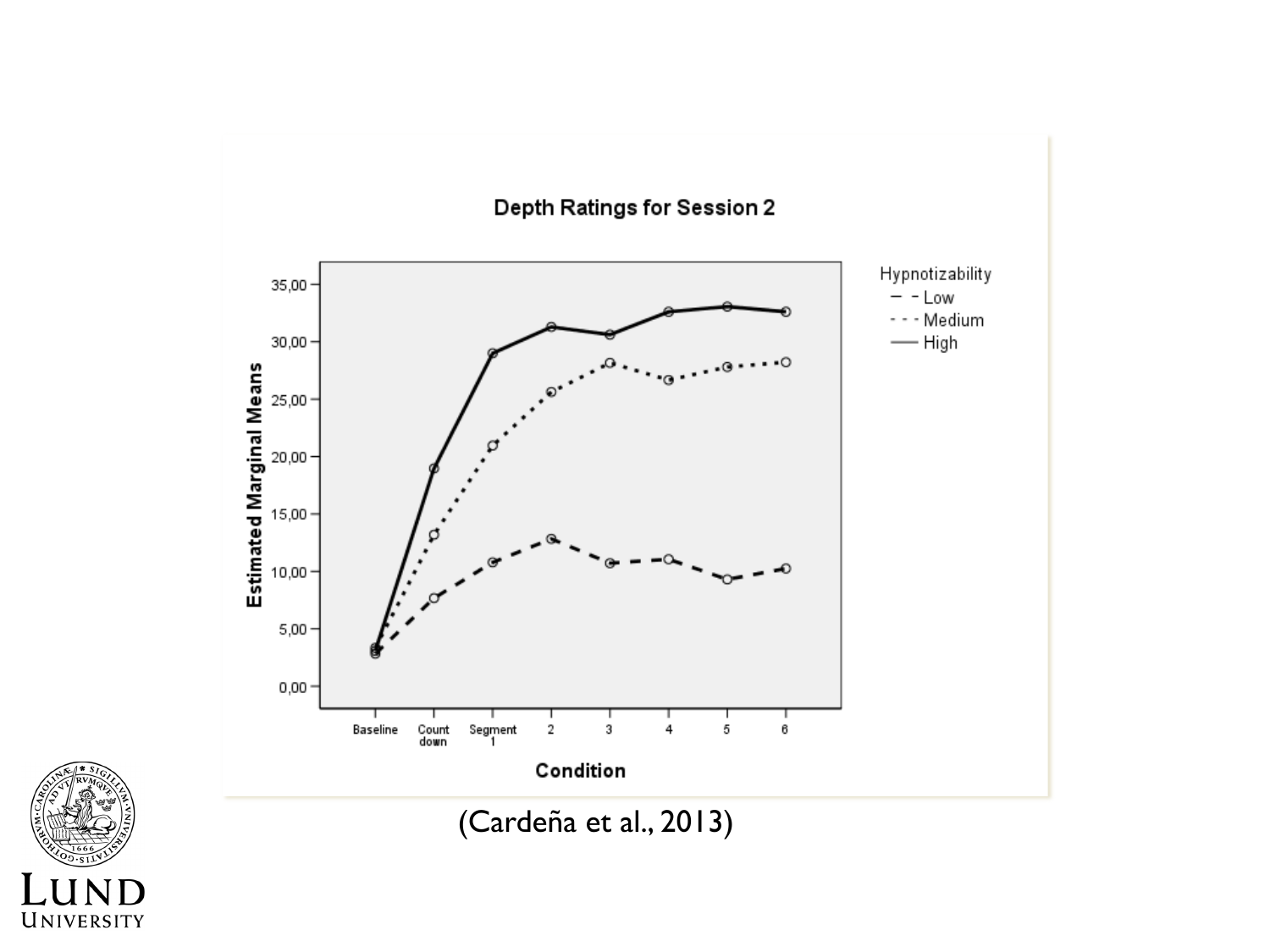#### DIFF AWAKE HIGHS - LOWS





(Cardeña et al., 2013)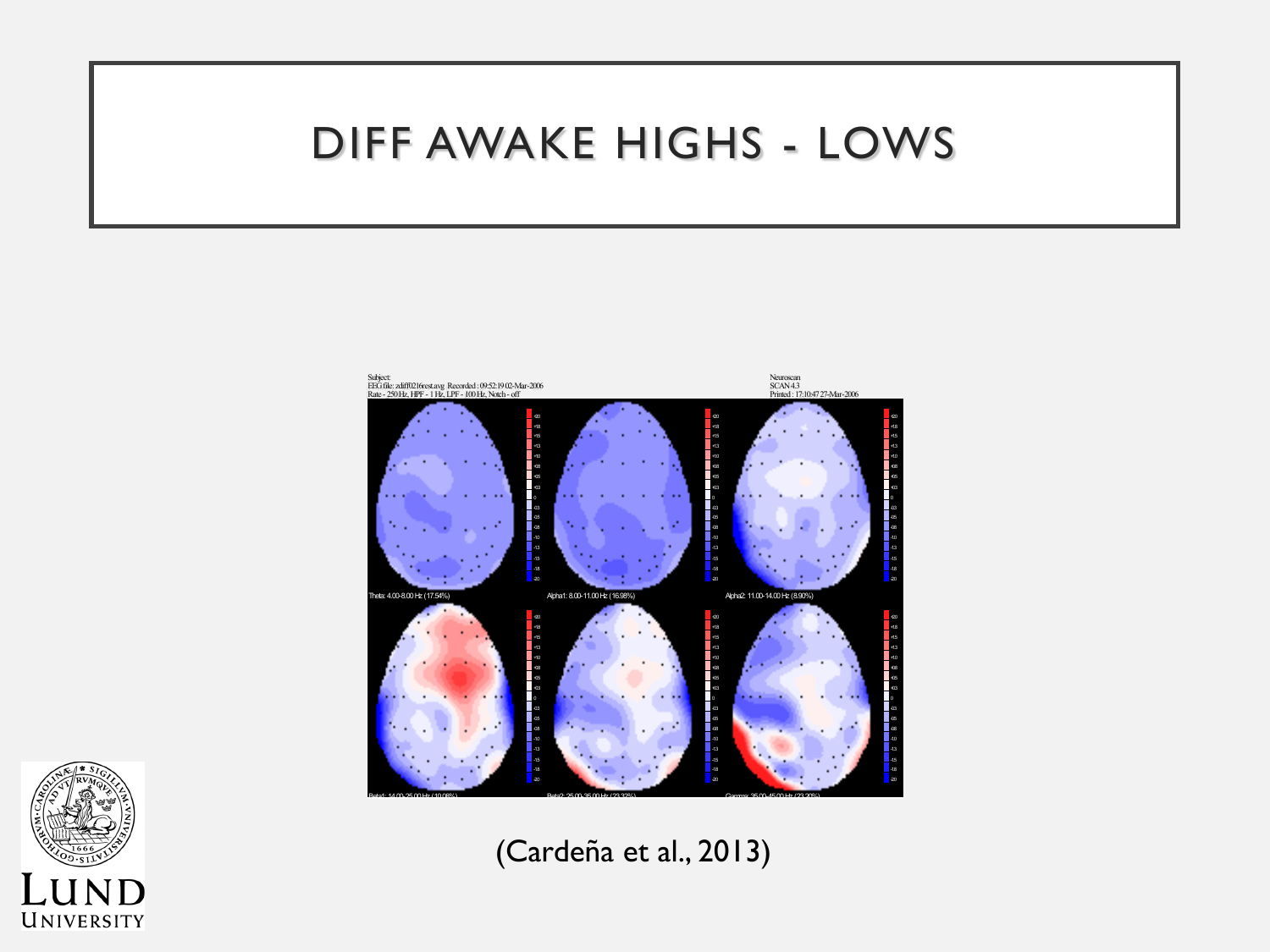#### DIFF IN HYPNOSIS HIGHS - LOWS





(Cardeña et al., 2013)